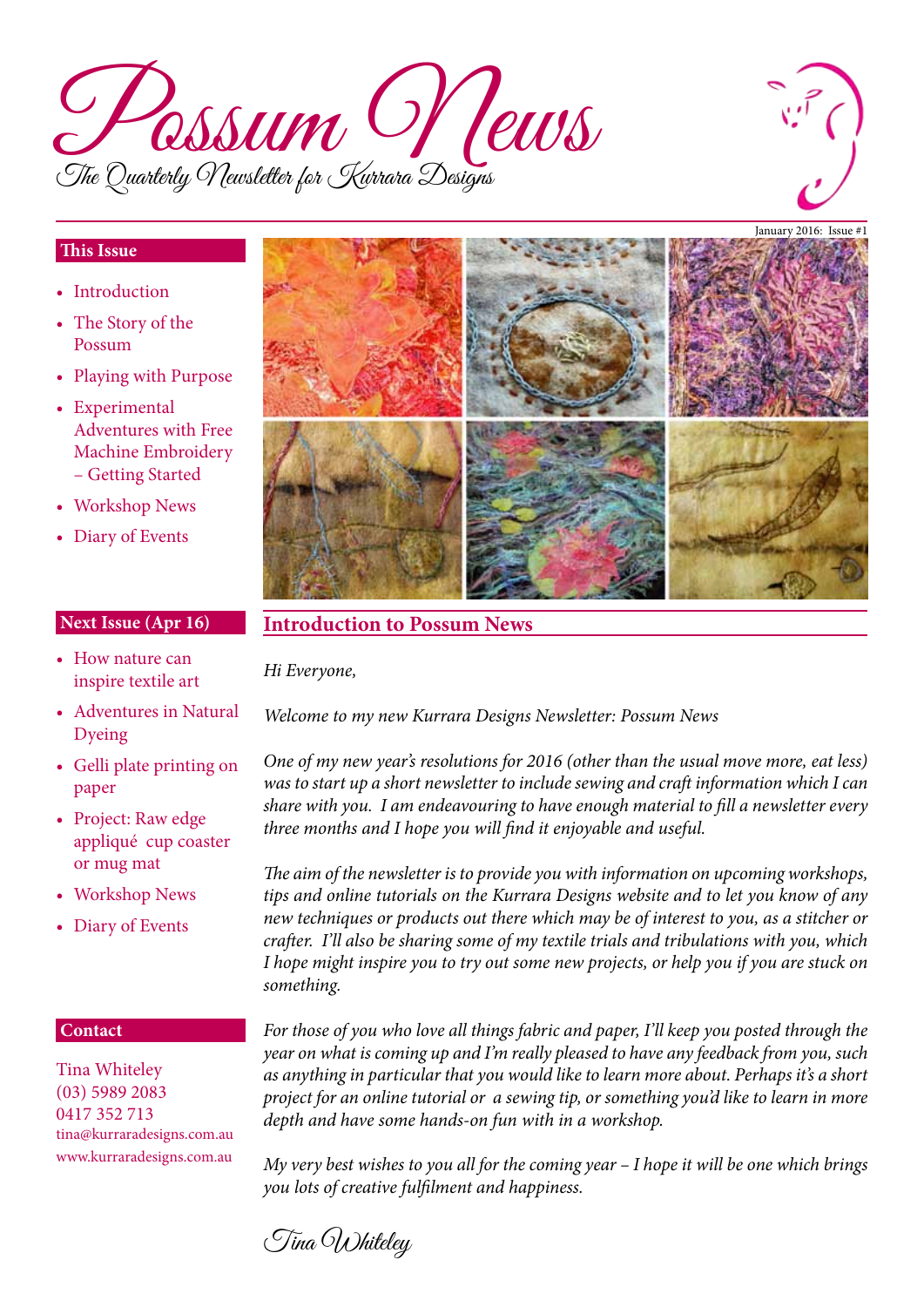## **The Story of the Possum**

Several people have<br>
asked me why I've<br>
got a little possum<br>
for my logo, so I thought everal people have asked me why I've got a little possum this was a good time to explain the significance. When my husband, Ned and I first came to Australia, we lived on the Naval Base at HMAS Cerberus and we helped to foster orphaned possums. This all came about

one day, after we found a baby ringtail possum wandering across the road, outside Frankston station. We scooped him up and took him to Mt Eliza vet and we were put in touch with a lovely lady, who has since become a good friend and she got us started as foster carers for these delightful little creatures. All up, we fostered around 15 - 20 possums and managed to reassimilate most of them back into the wild. When we moved into our house in Red Hill, we discovered there were possums in the trees around us and we later learned that the word "Kurrara" was aboriginal for "place frequented by possums"- according to

an old article in the Age newspaper. We named our house Kurrara and later, when I began my textile business, Kurrara Designs was the first thing I thought of for a name and that's why there is a little ringtail possum as my logo. So Possum News was the obvious choice for our newsletter!

## **Playing with Purpose**

A nother of my<br>new year's resolu-<br>more time in the studio, new year's resolu- $\blacktriangle$ tions is to spend experimenting with various forms of surface design on paper and fabric. I have lots of ideas working their way from my head to my hands, from dyeing, to stamping, printing, to gelli plating. My biggest challenge is finding enough time for experimental textile work and yet that is one of the most important aspects of any textile art practice, or indeed any creative pursuit. I am sure I am not alone in this. Mostly I have specific workrelated tasks I want to achieve during any given week and then, by the end of the week, my energy is depleted and I'm itching to empty my head of all serious thoughts and do something for fun.

Whatever you love to do, be it cooking, painting, sewing or gardening, it is so nice to be able to take time out to do it just as a

"play session". I call this time a "play day with purpose", as it gives you a free rein to just create without any pressure or expectation of an outcome. The



main purpose of this time is to help you relax and recharge your batteries. It helps you enjoy being in the moment of what you are doing. During these times, you're not worried about who will be judging you or what other things you have to do and you're not tied to achieving a specific result. It's something just for you. The other main purpose is to free yourself of any creative blocks or limitations and very often you will have some amazing ideas that lead you to all sorts of new creative heights. So it is a very important little gift you can give yourself from time to time.

This is the time to ask yourself the question, "what if I tried this…?" as this is where most of your best ideas will stem from. This is where the experimentation happens and subsequently the learning and the developing and also the excitement. Ideally, you don't get frustrated if it doesn'twork, as there was no expectation at the outset, just a curiosity as to what happens – which you either like or don't like. If you don't like it, don't do it again, if you like it, work on it more to see where you can take it.

Sitting and sketching or doodling is a great way to

# **Experimental Adventures with Free Machine Embroidery – Getting Started**

S an example of<br>playing with pur-<br>pose, many, many<br>years ago, I was intrigued playing with purpose, many, many years ago, I was intrigued and scared by free morelax your mind and also come up with new ideas, which you can develop. These days if you go into any bookshop or craft outlet, such as Riot Art or Kaisercraft, you can find a number of zentangle or adult colouring books and lovely water colour pencils to go with them. Some of the patterns in these books would work well on fabric, so you could have fun experimenting with different stitches, either by hand or with the sewing machine.



tion or free machine embroidery. I'd seen people do it and the thought of even changing the foot, let alone tinkering with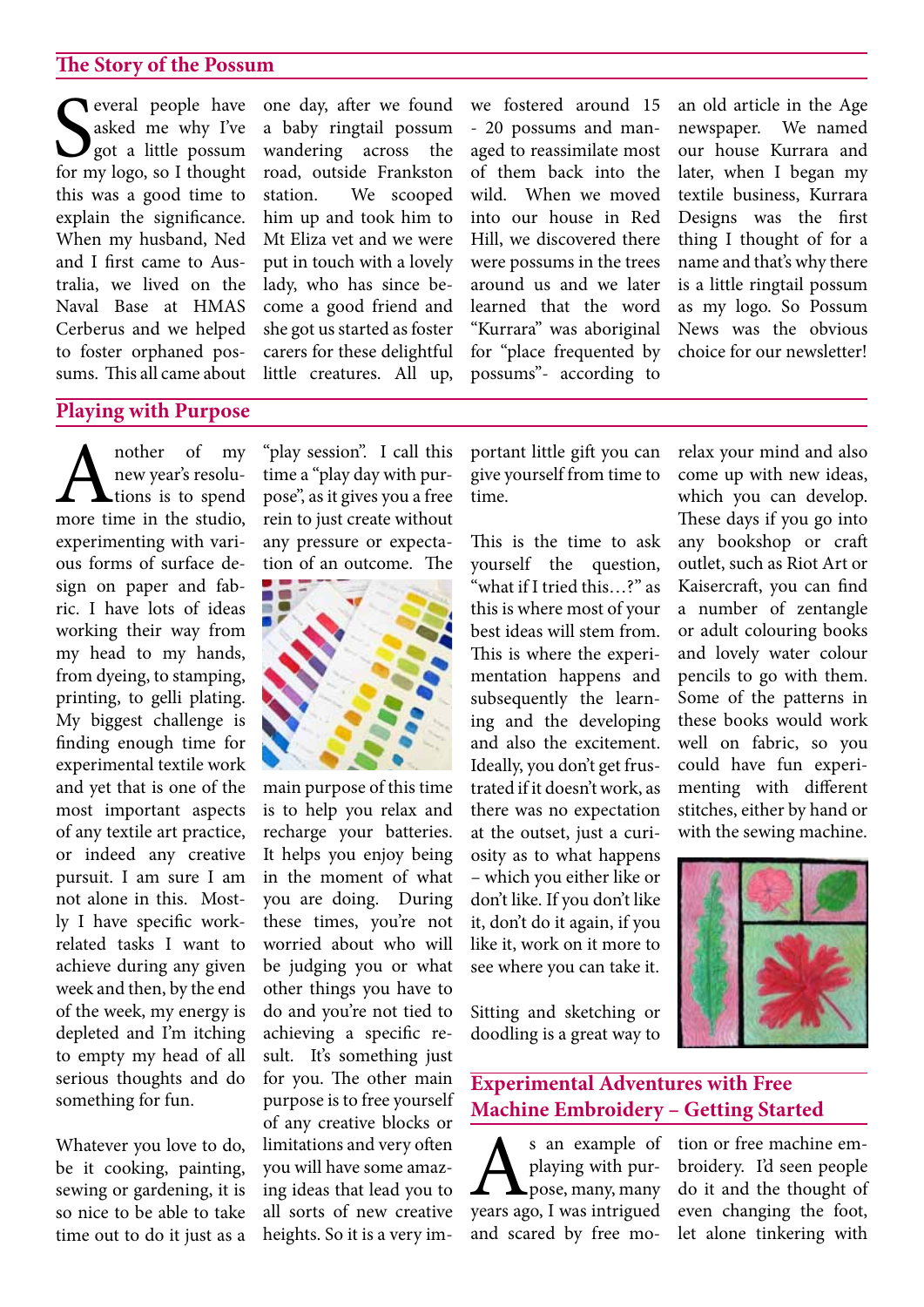the bobbin tension made me come out in a cold sweat. For a long time, I thought, I'd never be able to do it and avoided trying.

Then one afternoon, back in the UK, I decided I would give myself permission to have a go. I had the whole afternoon to play and thought, "what's the worst thing that can happen - a needle breaks, I go crossed-eyed trying to keep up with the needle, the fabric ends up as a nest of tangled threads and the things I sew look awful. No one will know, so what does it matter?"

I had an old Toyota machine which didn't even have an embroidery foot on it, so I just made do with the needle. I had a plate which went over the feed dogs and some plain fabric and away I went.

I remember that I started by sewing a tree in black cotton. I did a rough drawing first and followed the lines as best I could with the needle. I followed the lines stitching over my wobbly drawing of a very ugly mermaid with a deformed tail, then sewed out lots of squiggles, circles and spirals. I even got a bit adventurous and tried a free-hand dog. After that I can't remember exactly what I did, but I do remember having a lot of fun doing it. As I got more involved in it, it really wasn't about the

quality of the sewing, it was more about enjoying the process and by the time I was really getting into it, about four hours had gone by and I had hardly noticed the time passing.

It took a long time until I was really comfortable doing free machine embroidery and felt confident enough to start making things. I took lessons, practised and experimented with the technique over time, but if I hadn't taken the opportunity to have a go on that first day, I might never have known how much I loved it.

Following on from there a few years ago, I was playing with some die cut fabrics and then rather than discard the waste bits, I wondered what I could do with them and played around with some quilting ideas and endedupmakingareverse appliqué quilted brush holder.

Most recently, I wondered what if I could get a free machine embroidered look that can easily be replicated and that prompted me to have a play with my MBX digital embroidery software. If you've had a chance to have a look at the Christmas Bauble tutorial on the website, you'll see this project was originally designed for free machine embroidery. Since posting it, I've now designed

these baubles to be sewn out on an embroidery machine much more quickly and each one will be identical, so that has now got me thinking of other ways I can digitise free machine embroidered designs.

Little did I know when I started out, that I would be combining computers and sewing. What a world of possibilities that has opened up – however, that's a whole other story! In short, these early free machine embroidery play days, have led me down a number of really enjoyable paths and hopefully a bit of play and experimentation will do the same for you.



### **Workshop News**

**Talking** of play and experimentation, I have some Procion MX Dyeing (Fiand experimentation, I have some bre Reactive Dyes) workshops planned for the next three months, for anyone who is interested in dyeing their own fabrics for quilting or sewing projects. Procion dyes are easy to use, synthetic dyes that will give you an almost infinite colour palette, depending on how you mix your colours and they can be used on silk and any cellulose fabric, such as cotton, linen and rayon.

There are 3 workshops, each of which will explore different aspects of Fibre Reactive dyeing and there will be plenty of opportunity in each one to have a play with colour and colour mixing.

The first workshop will be covering the basics for beginners and is designed to create a set of 24 fabrics that will all coordinate together in 12 plain and 12 shibori-style colourways.

The second workshop will focus on mixing shades, tints and tones, controlling complementary mixes and using black dye – ideal for those of you with some experience of dyeing.

The final workshop is an experimental day in which a number of different techniques will be